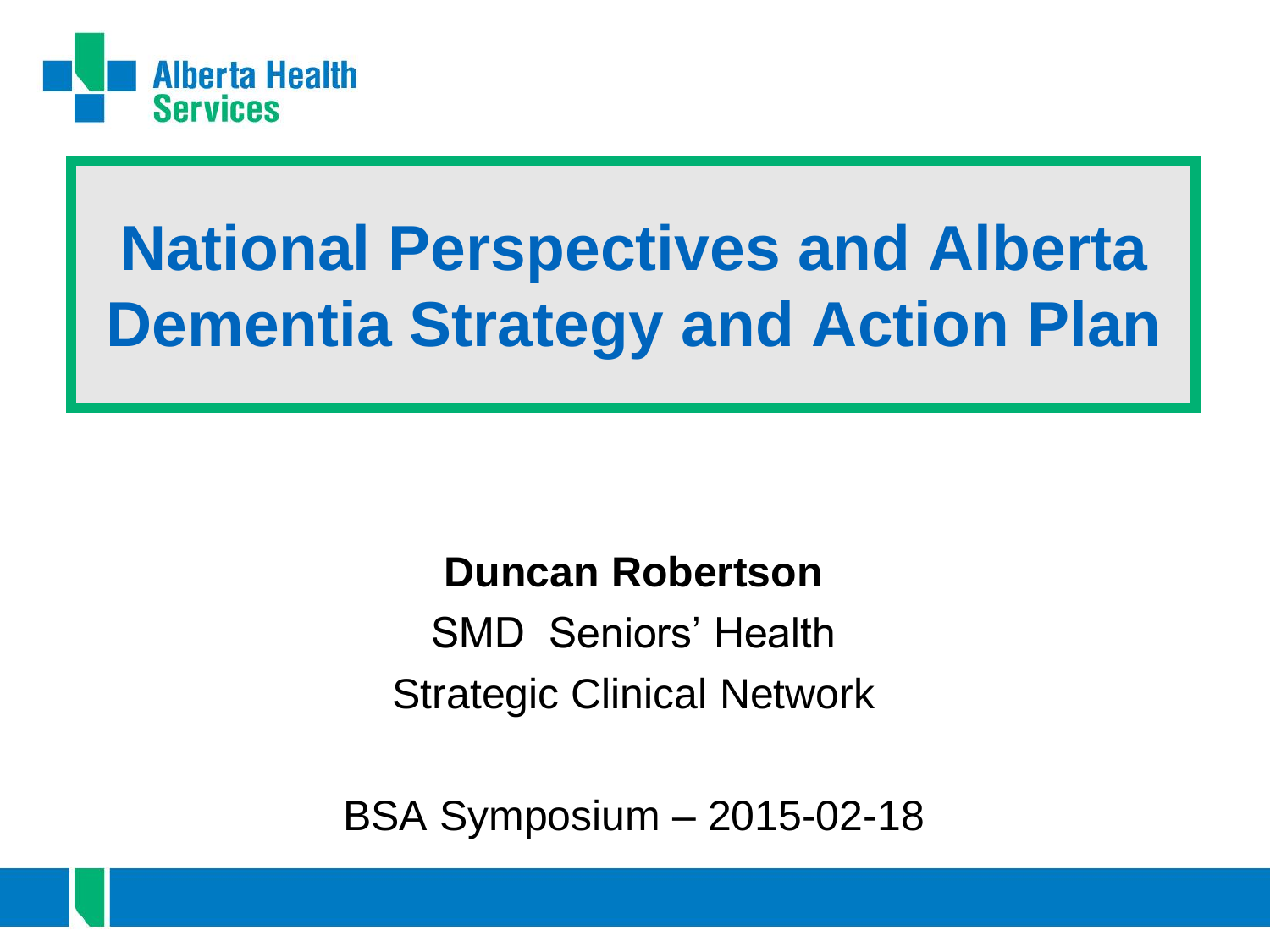



- International and National Perspectives
- Alberta Dementia Strategy and Action Plan 2015
- Dementia Link
- Opportunities for participation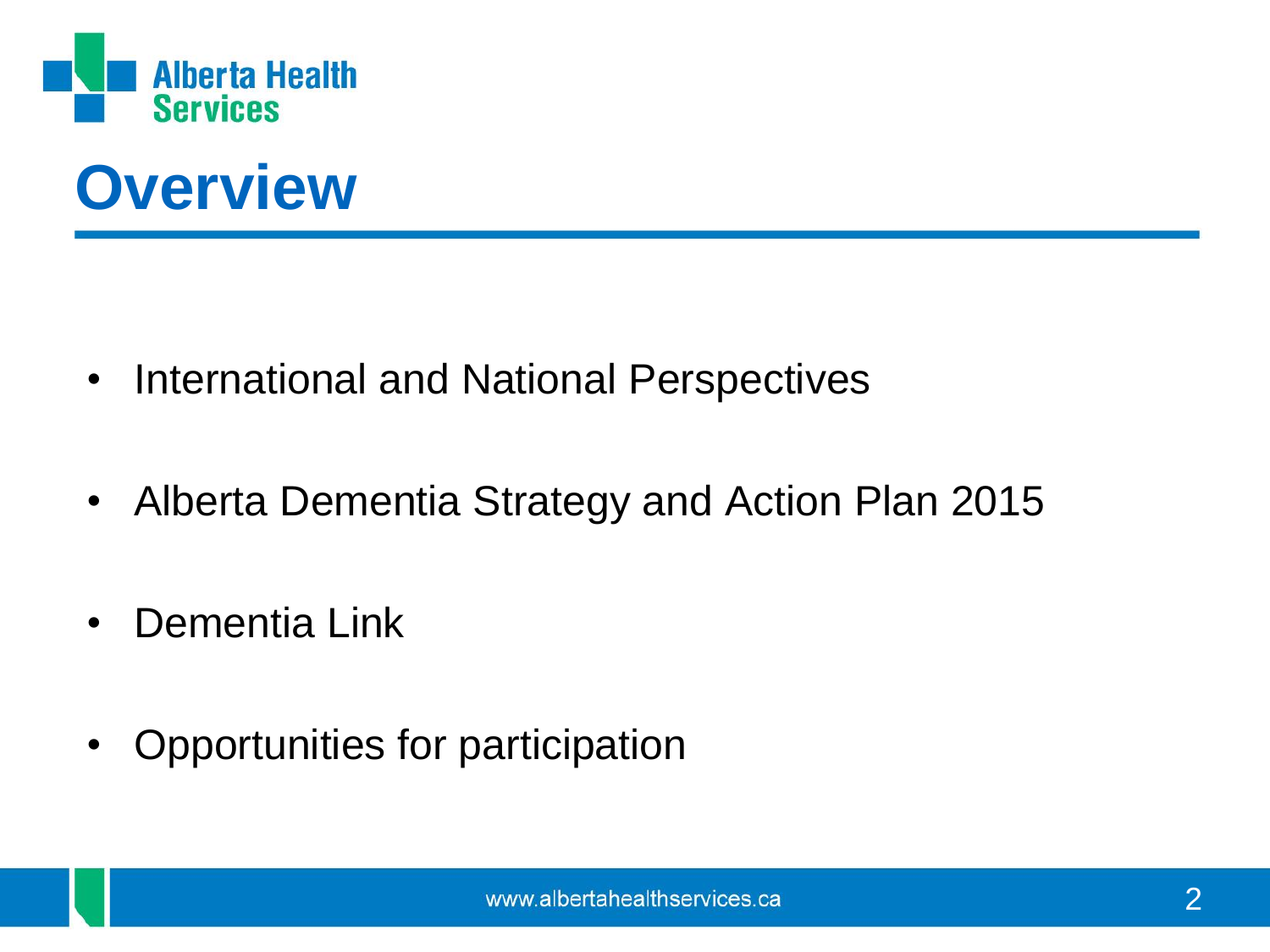

### **International and National Perspectives**

- G7 Countries/others have National Dementia Strategies with **exception of Canada**
- Discussion of National or Pan-Canadian Strategy
- Provincial Strategies:
	- Ontario (1999) Nova Scotia (2015)
	- BC Dementia Service Framework (2012)
	- AB Strategic Directions in Healthy Aging & Continuing Care (2002)
- "**Canadians want a national strategy on seniors care: report" –** CMA's 2014 National Report Card 2014 [https://www.cma.ca/En/Lists/Medias/2014\\_Report\\_Card-e.pdf](https://www.cma.ca/En/Lists/Medias/2014_Report_Card-e.pdf)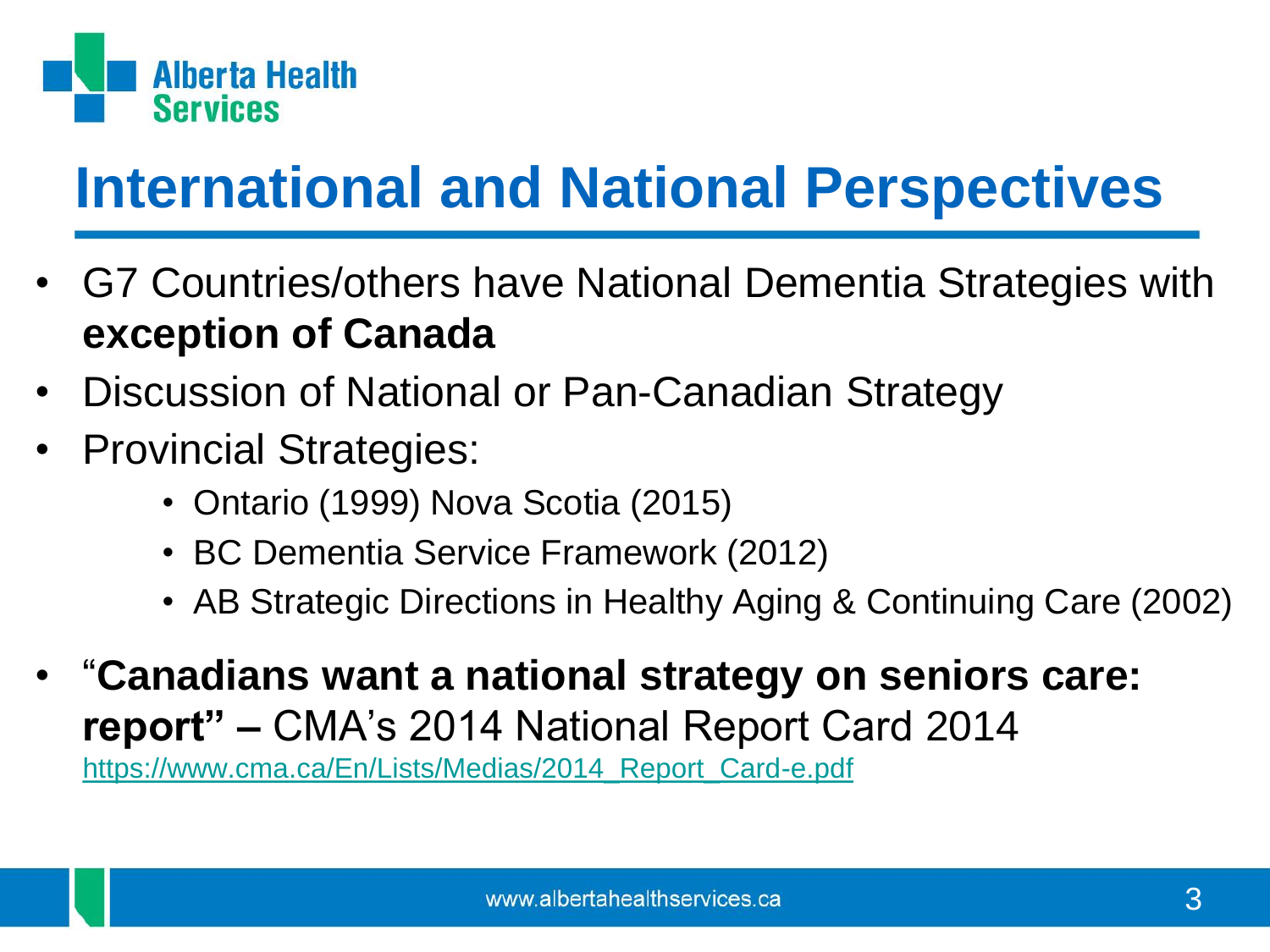

### **Existing Alberta Strategy Document**

## Strategic Directions in Healthy Aging and Continuing Care in Alberta 2002 ALZHEIMER DISEASE & OTHER DEMENTIAS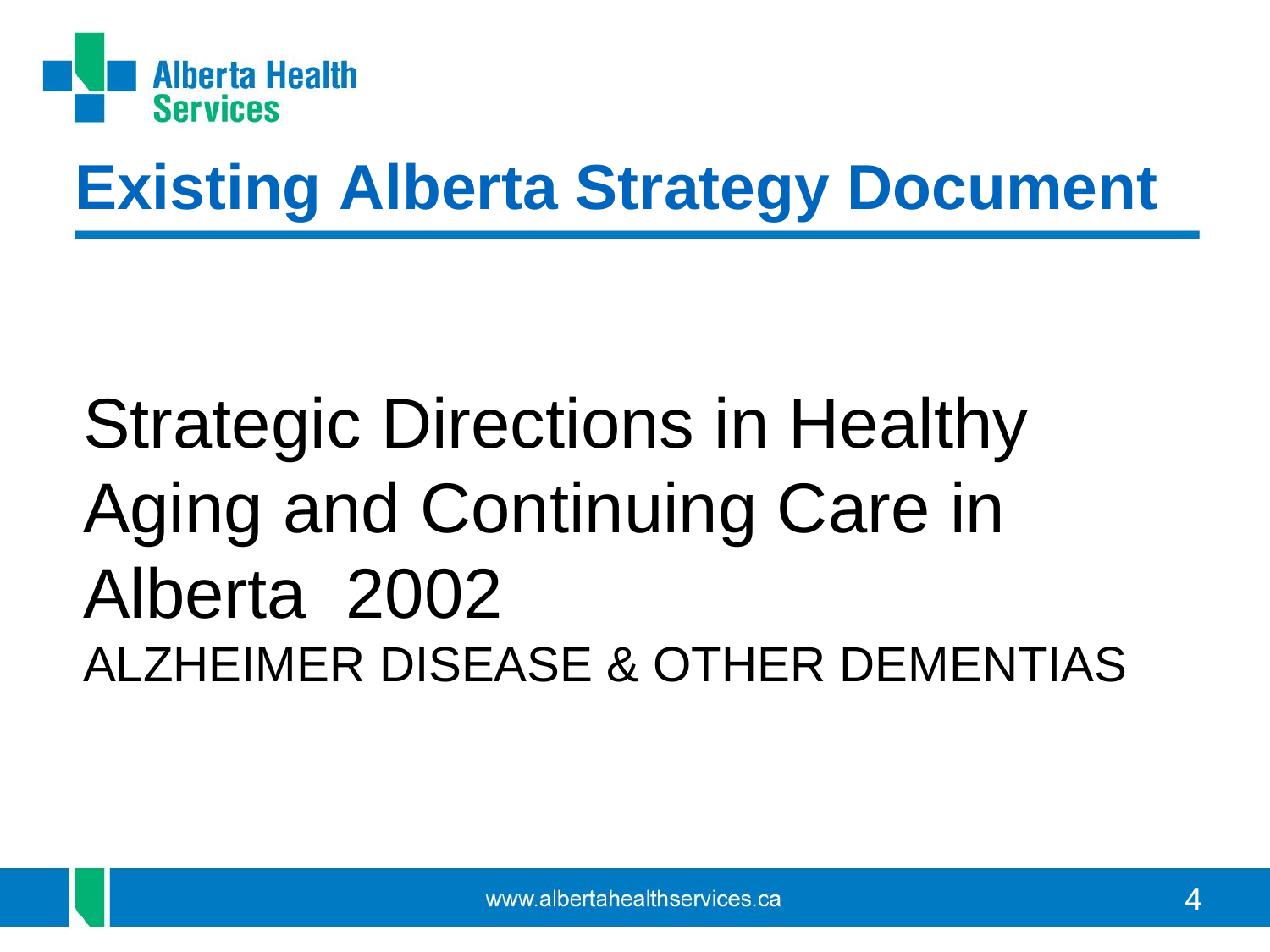

### **2002 Strategy Document Six Themes**

Six Themes

- Public awareness;
- Education and training;
- Support for informal caregivers;
- Service delivery across the continuum of care;
- Supportive environments;
- Ethical issues.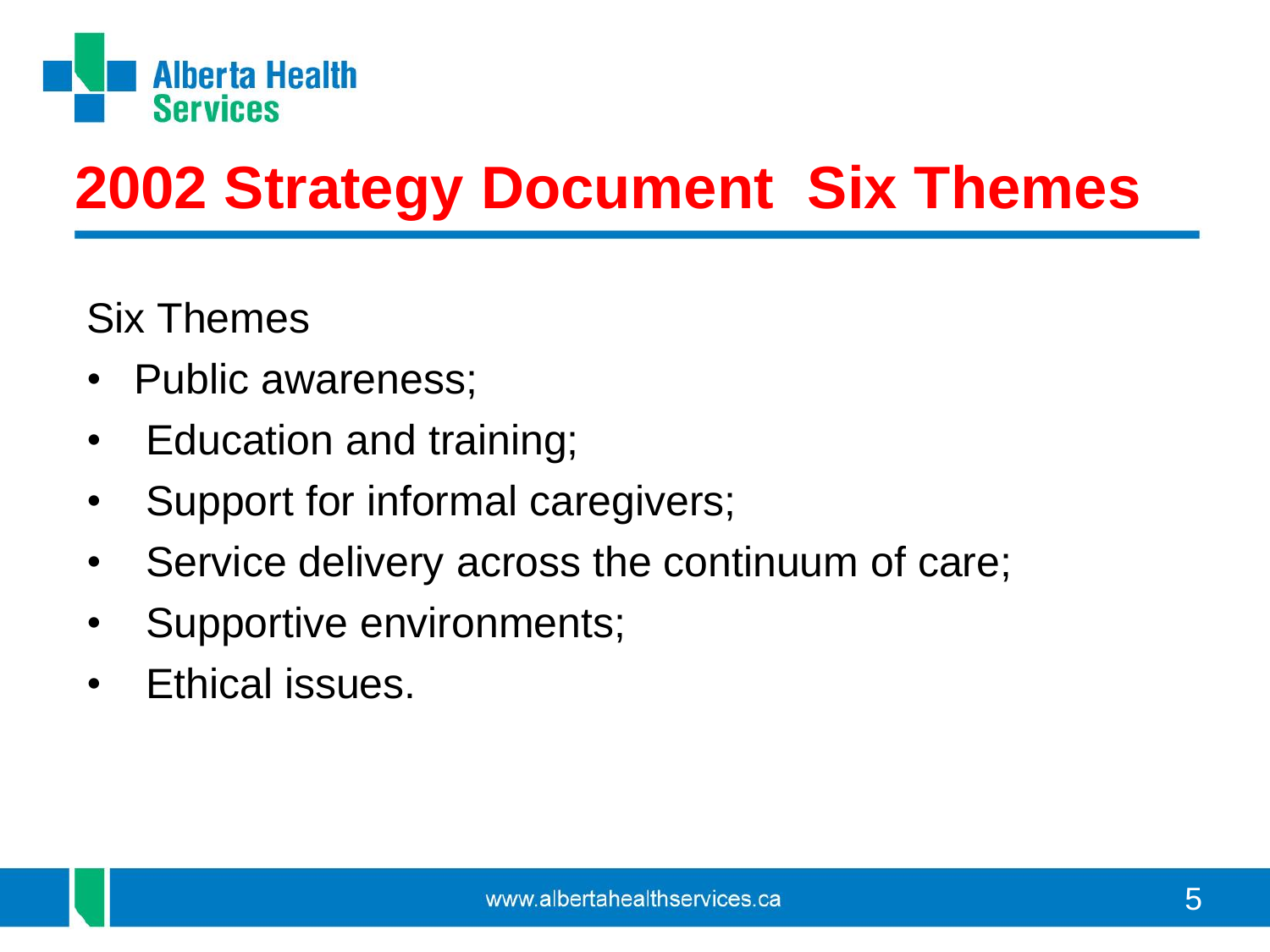

# **Edited Summary of Key Findings**

#### **2002 Strategic Directions in Healthy Aging and Continuing Care in Alberta**

- Albertans should have an increased **awareness and understanding** of Alzheimer disease and other dementias.
- **Guidelines should be in place** for the care of clients with Alzheimer's disease and dementia. It should also **cover any gaps** that currently exist across the continuum, such as special care units and unregulated service providers.
- **Informal caregivers** caring for Albertans with Alzheimer disease or other dementias should have access to education and support programs.
- **Community care service packages** should be developed, or expanded upon, in order that service areas are linked and accessible in the community.
- **Supportive Environments**  small residential and home settings; best practice design
- **Health professionals**…and dementia **care service providers** should have the appropriate **skills and knowledge** in the delivery of services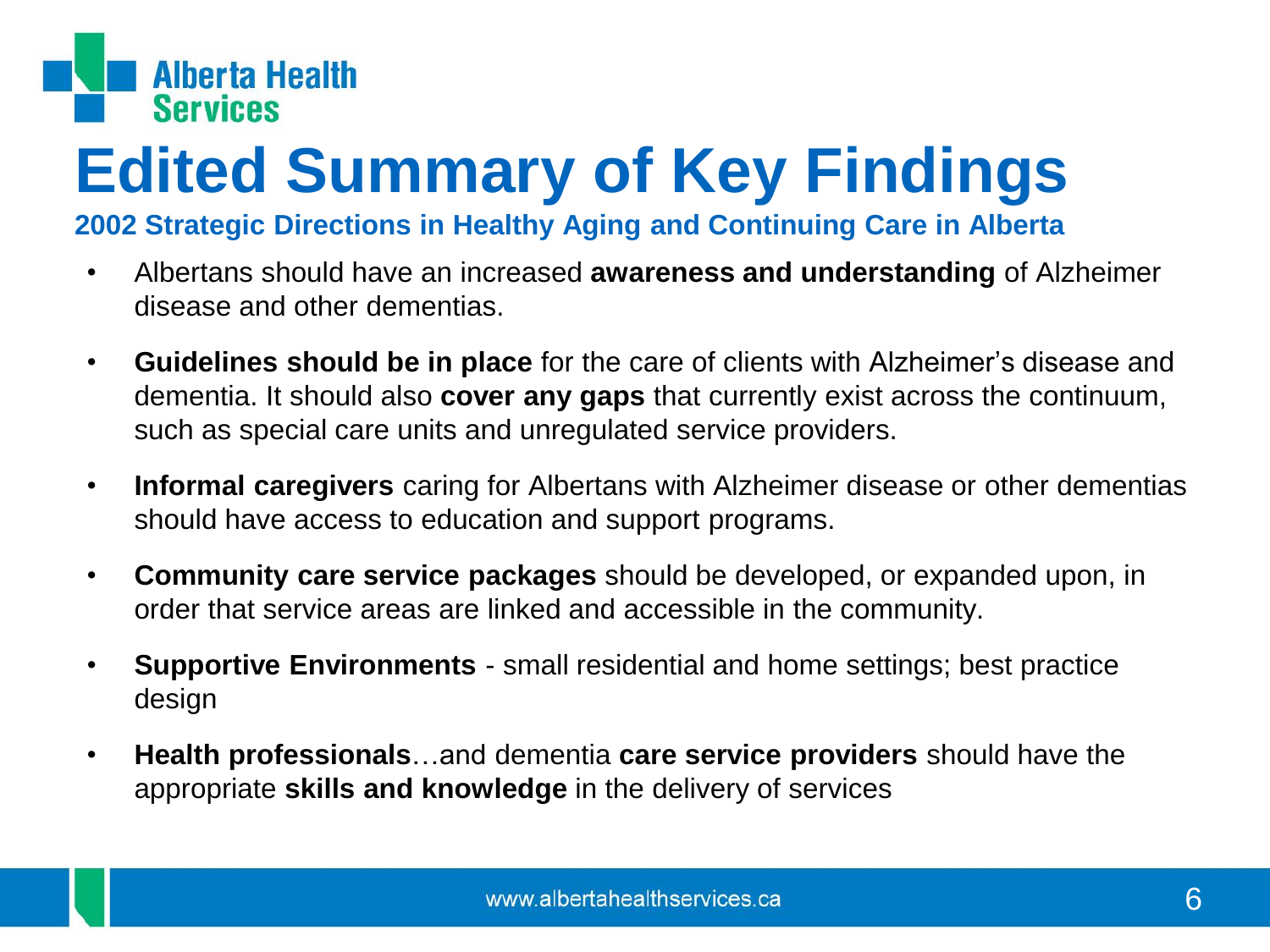

### **Alberta Dementia Strategy & Action Plan 2015**

- Led by Alberta Health in collaboration with the Seniors Health Strategic Clinical Network
- Commenced work October 30, 2014
- Draft Strategy and Action Plan Summer 2015
- Identification of "spin-off" initiatives
- Opportunistic Consultation already underway
- Final Report and Action Plan end 2015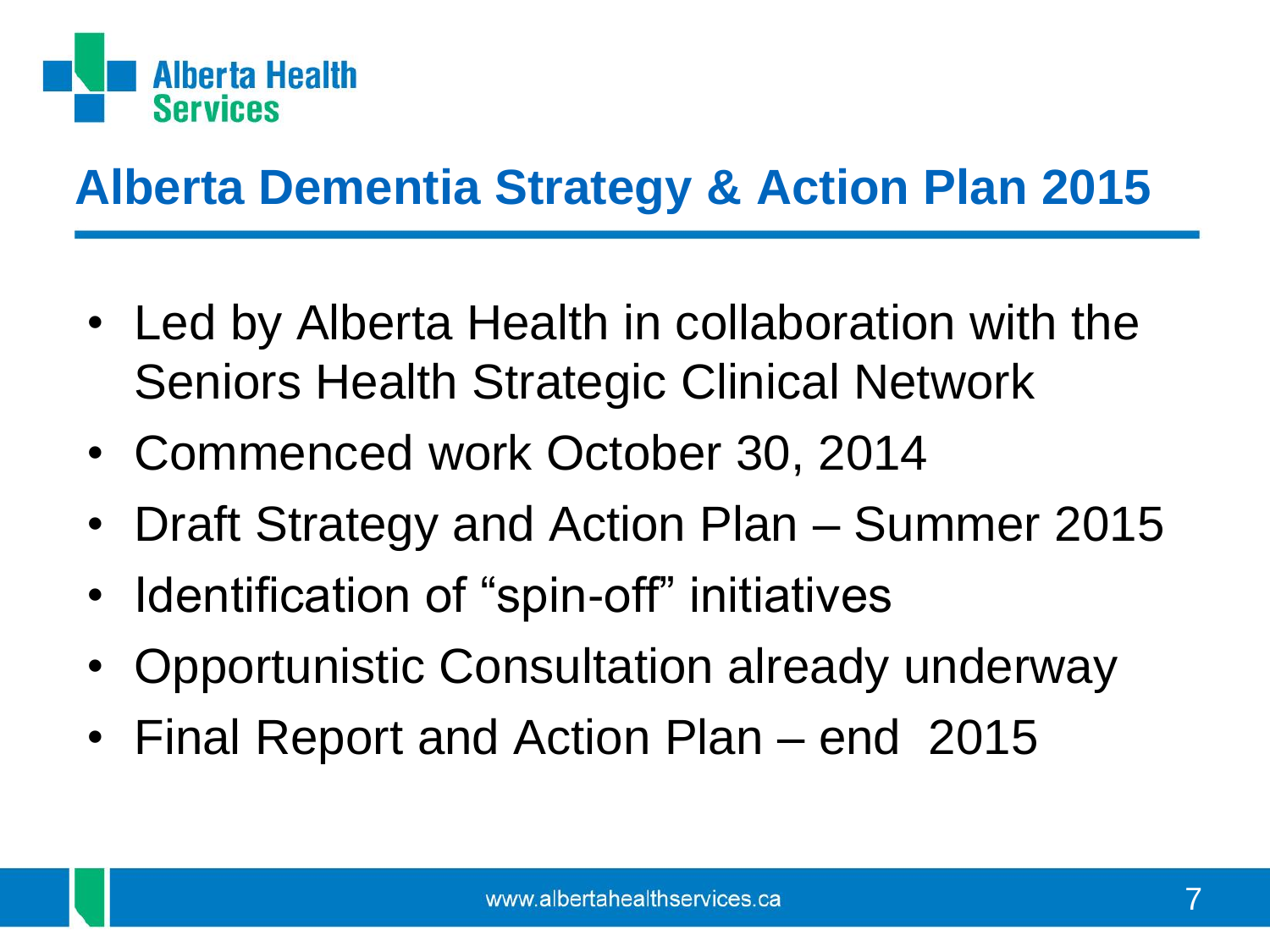

## **Two Possible "Spin Off" Initiatives**

- Recognition, diagnosis and management of Dementia in Primary Health Care with support from specialized services
- Dementia, Delirium and Frailty in Acute care and Crisis management in the community to avoid unnecessary hospital admissions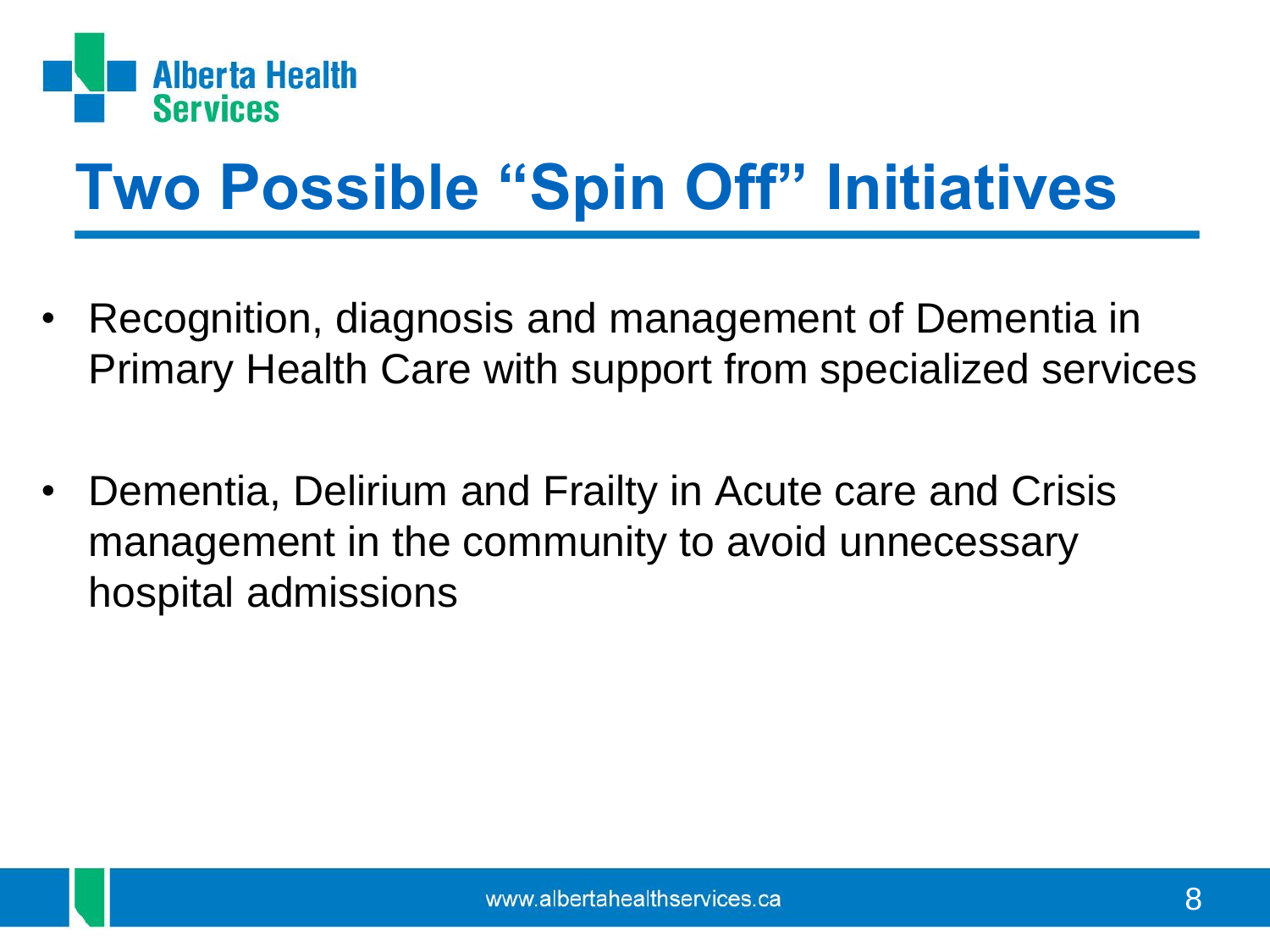

### **Alberta Dementia Strategy and Action Plan**

Steering Committee Advisory Committee Working Groups:

- $\triangleright$  Public Awareness,
- Care-partner Support,
- $\triangleright$  Research & Innovation,
- $\triangleright$  Dementia Journey,
- $\triangleright$  Primary Health Care, and
- $\triangleright$  Acute Care and Crisis Management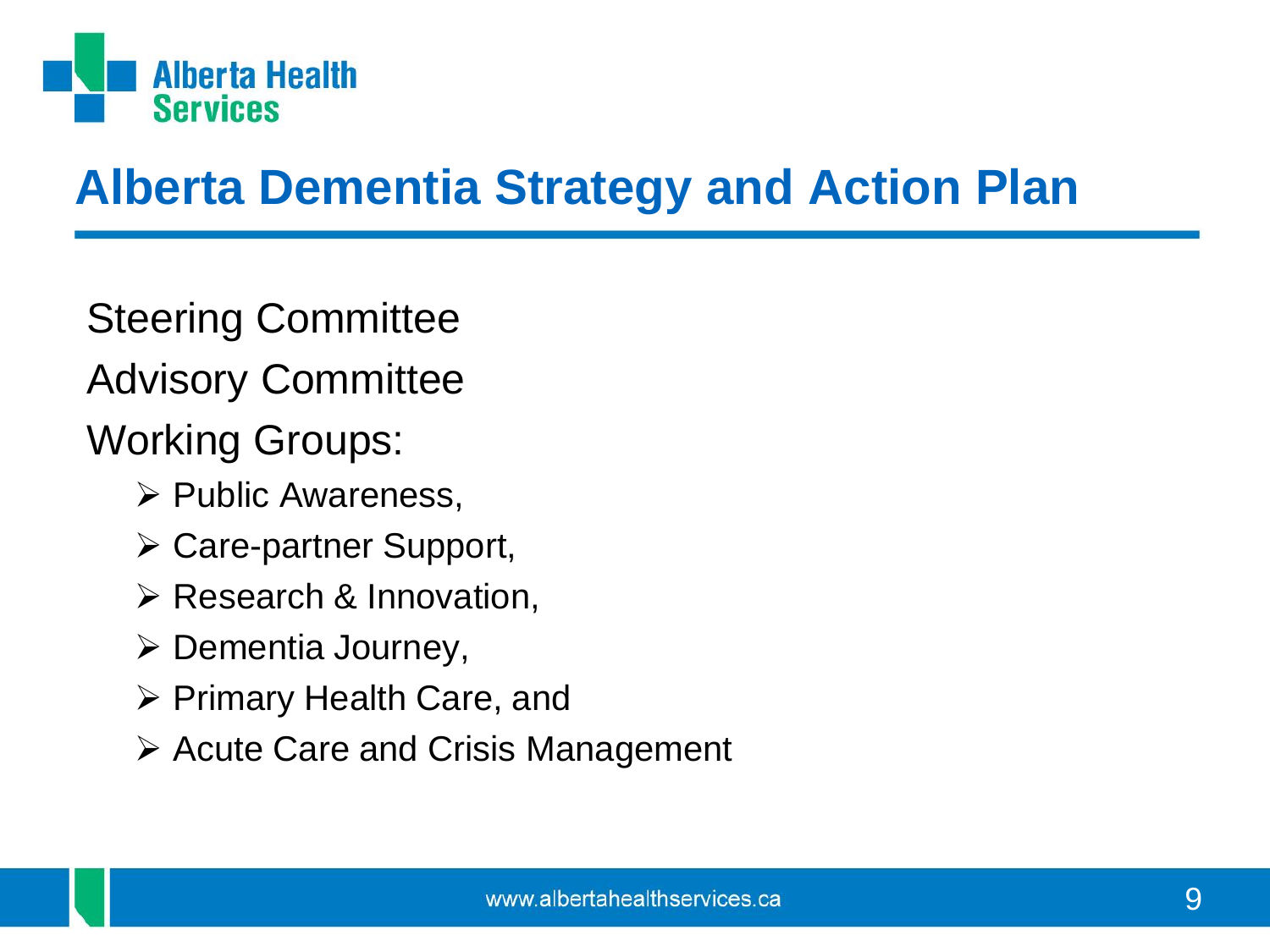

### **Dementia Link**

- A transformational project aligned with the SH SCN work in the area of Aging Brain Care (more this afternoon)
- A **24/7 telephone dementia helpline**
- established in collaboration with Health Link Alberta
- for those caring for persons with dementia in the community
- provide navigation advice, evidence-informed guidance on managing issues arising in the course of dementia.
- A pilot of the service is expected to be underway by July 2015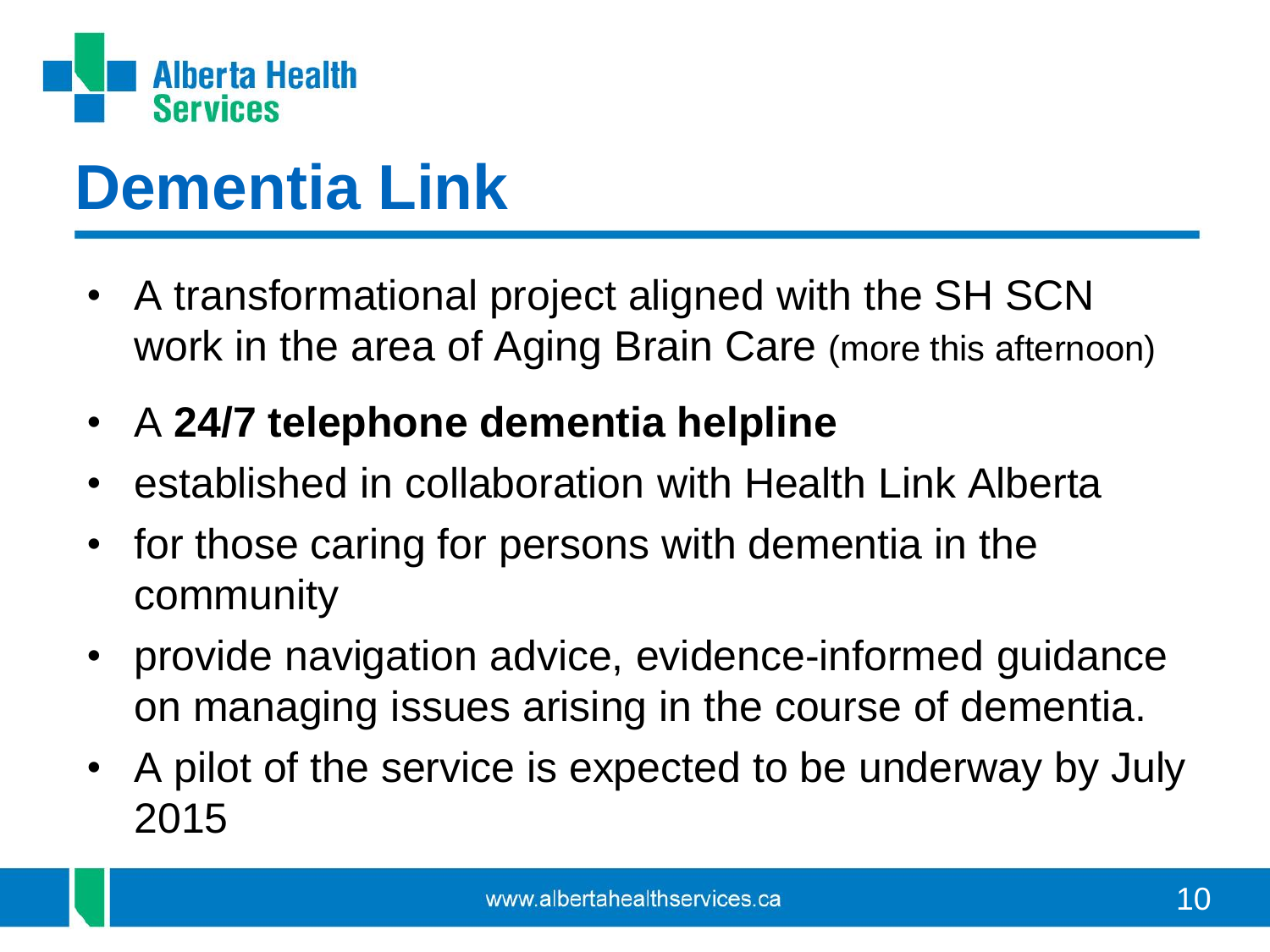#### **Dementia Link**

**for Caregivers and Care Providers of Persons with Dementia Living in the Community**